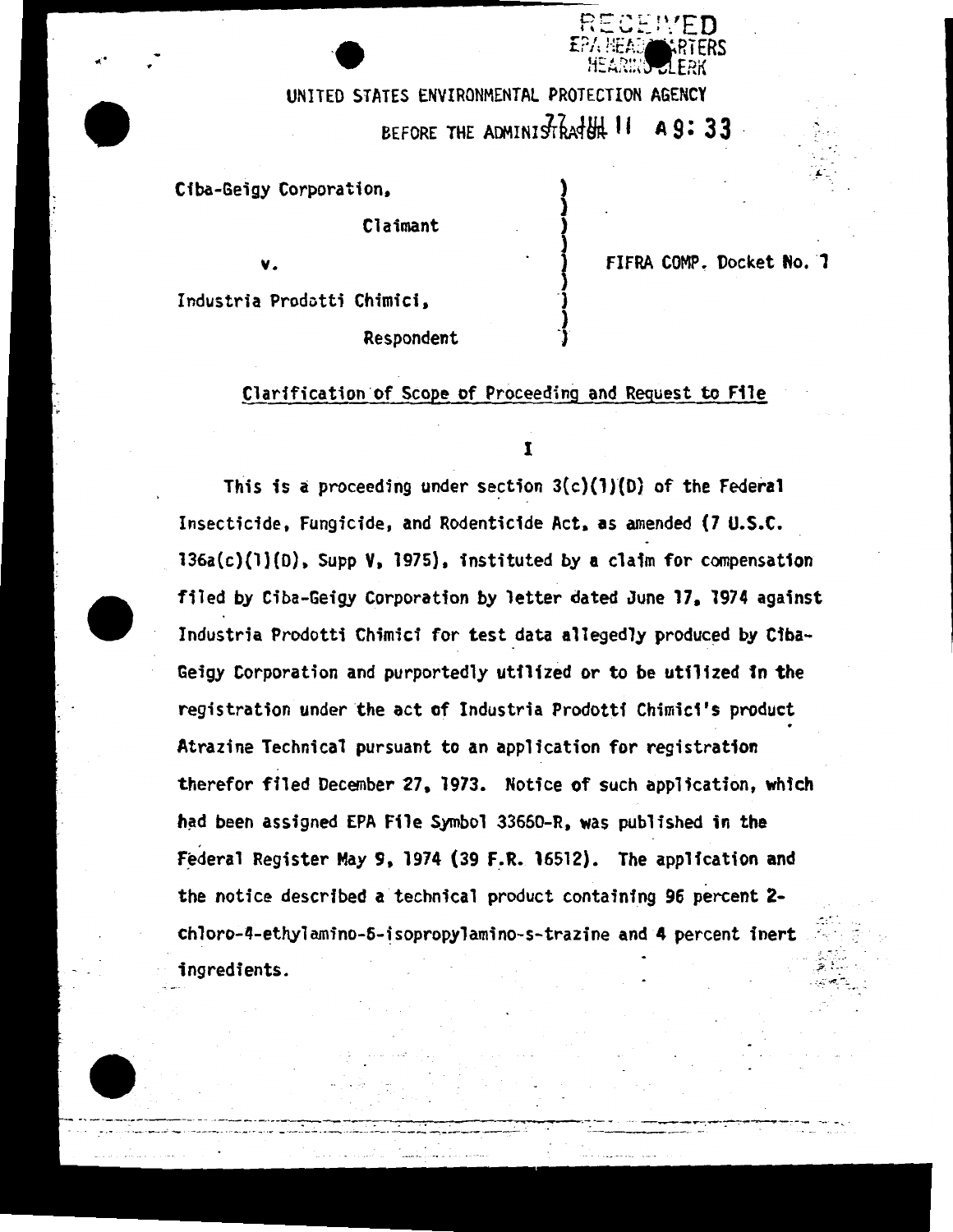Pursuant to the authorization and direction of the Acting Administrator. dated October 13. 1976 (41 F.R. 46020). in part. making ef- ~ fective that portion of section  $3(c)(1)(D)$  of the act relating to the determination of claims, the Director of the Agency's Registration Division certified and forwarded the file in this proceeding December 21. 1976 to the Office of Administrative Law Judges and the file and Rules of Procedure promulgated herein were subsequently served upon the parties. After correspondence with the parties, Claimant filed. pursuant to the request of the Administrative Law Judge, a document as to why an accelerated decision should not be issued against it and Respondent filed a reply thereto.

.. e

f

II

Claimant's claim of June 17, 1974 states that the "application giving rise to our claim fs designated EPA File Symbol 33660-R as published in the Federal Register, Vol. 39, No. 91, Page 16512, May 9, 1974" and lists extensive data for which compensation is claimed. which data had been submitted to the Agency beginning in 1959 and continuing through 1973. Subsequent to such claim. Respondent, by • letter dated May s. 1975 to the Agency. requested that the Registration Division "withdraw from our registration application data that can be subject of a compensation claim" and "proceed with registration of our product under  $2(a)$  considering that all data we hereby submit to your . .  $c_{\rm m}=2$ review are our own data specifically carried out to support our appli-. , cation.•

~2-

·- . .....,., \_\_\_\_\_\_\_\_\_ -- ---. --------. ~-~.\_...,.,------.,.,.\_\_,---

-- -- --"" -- ---:..~.-· \_\_\_\_ .:.. \_\_\_\_\_\_ *\_\_\_\_\_* ~ *\_\_ ..:.\_ .:\_\_* ---- ~------ *\_-\_: \_\_\_* - . .:-\_\_ \_: -------·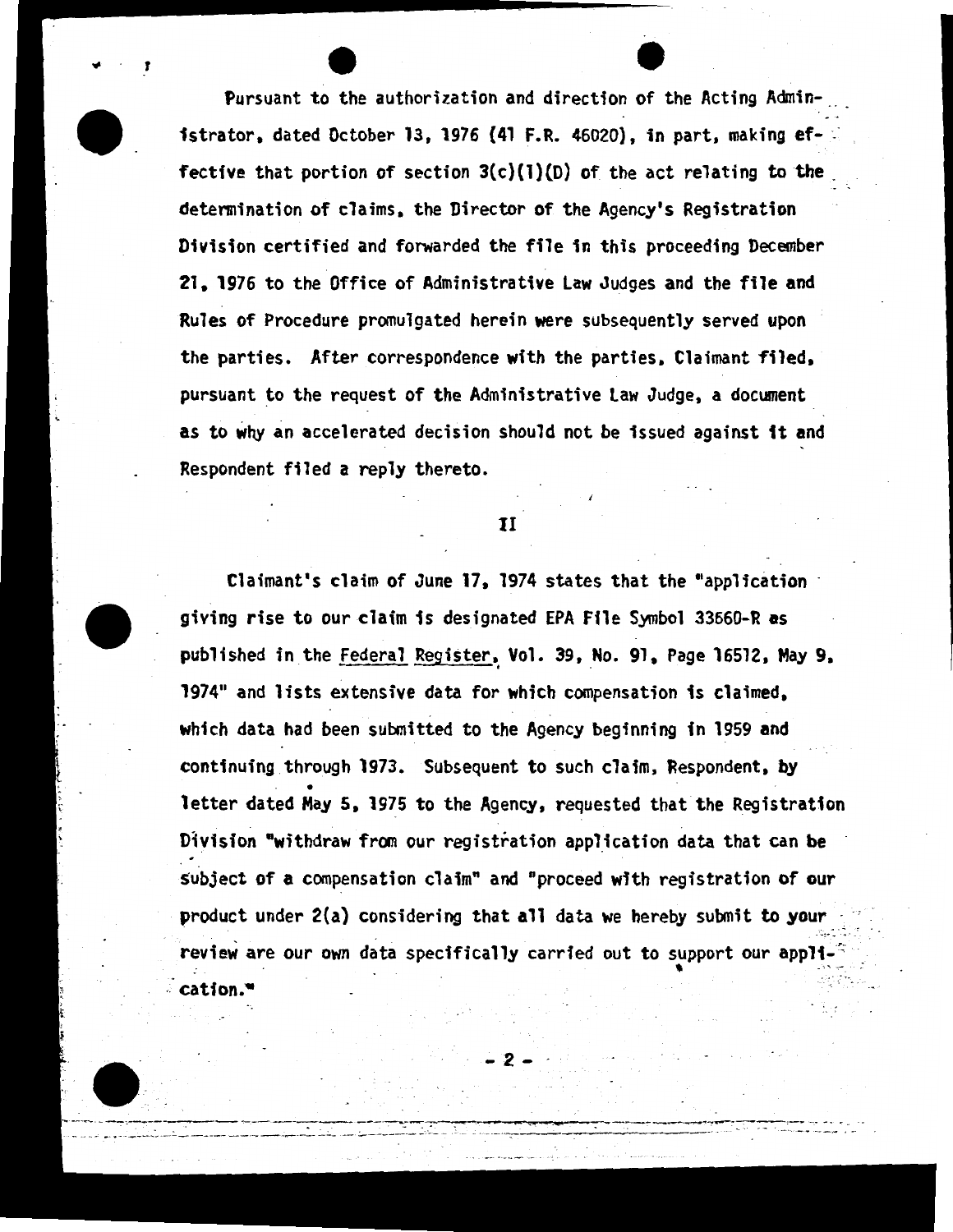On July 19, 1976, a registration was issued for Respondent's product, EPA Reg. No. 33660-1, the Notice of Registration therefor containing the following notation:

> Note that this submission was processed and accepted under the 1947 Federal Insecticide, Fungicide, and Rodenticide Act. At such time as re-registration is required or amendments<br>are proposed, the Registration, Re-registration and Classification Procedures, as published in the Federal Register on July 3, 1975, will be applied. Refer to Section 162.23 of that document. Refer also to PR Notice 75-1 and 75-4.

Douglas D. Campt, then Associate Director for Registration, Registration Division, sent Claimant the following letter dated July 20, 1976, with respect to EPA Reg. No. 33660-1:

> . In a letter dated June 17, 1974, your finn submitted a claim for reasonable compensation for data to be used in support of registration for the above product in accordance with Section  $3(c)(1)(D)$  of the Federal Insecticide Fungicide Rodenticide Act, as amended. The claim was in response to a notice of application in the May 9, 1974 Federal Register. On June 10, 1976, an additional notice of application appeared in the Federal Register of June 10, 1976 based on the revised method of support and the required offer to pay reasonable compen- sation in accordance with the November 28, 1975 amendment to the Act.

This letter is to notify you that registration has been issued to Industria Prodotti Chimici for Atrazine<br>Technical not using any data submitted by Ciba-Geigy but relying only on necessary data submitted by the registrant.

Pursuant to our request, Douglas D. Campt, now Acting Director, Registration Division, filed in the proceeding a memorandum, dated May 2, 1977, listing the data used to register Atrazine Technical, EPA Reg. No. 33660-1. Such memorandum lists the data submitted by Respondent herein and does not indicate reliance upon any data submitted by Claimant.

> $-3 -3-$

..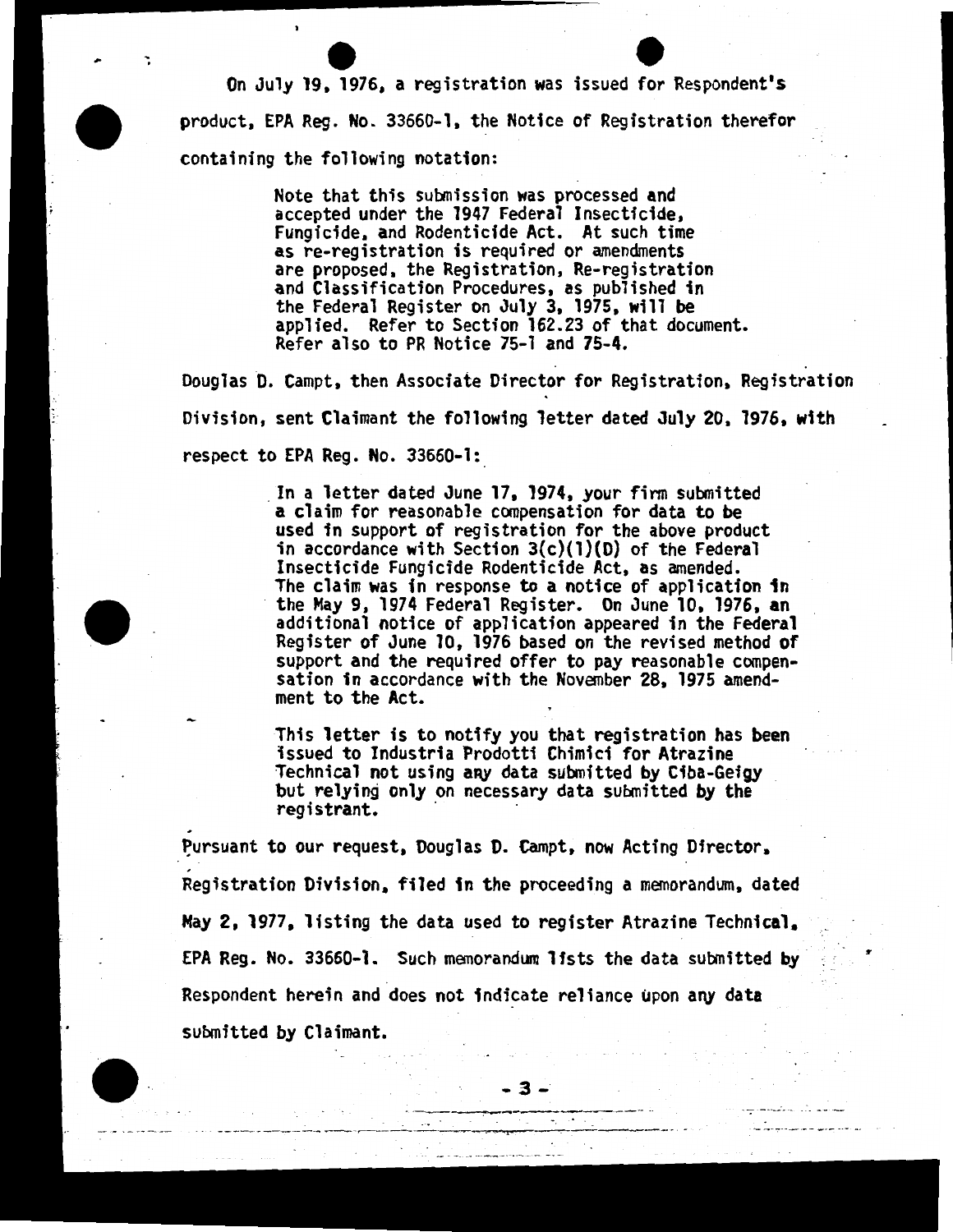In response to inquiries suggested by Campt's letter to Claimant of July 20, 1976, Claimant contends that if the registratfon involved herein "was issued in accordance with applicable regulatory requirements, that registration was necessarily issued in reliance upon chronic toxicology data on atrazine which in all probability . had been developed and submitted only by CIBA-GEIGY. CIBA-GEIGY also believes that the IPC registration also relied upon other data which CIBA-GEIGY developed and submitted on atrazine, as well as upon the highly confidential formula of CIBA-GEIGY's atrazine  $\ldots$ . Counsel for Claimant then sets forth the reasons for such beliefs.

111

It is apparent therefrom that Claimant is contending that the registration in issue was subject to regulations published July 3, 1975 (40 F.R. 28242) with respect to the registration, re-registration and classification of pesticides, which became effective August 4, 1975. Claimant further contends that the new regulations effective August 4, 1975 "require the submission of certain test data not previously required to secure a registration, including chronic toxicology data, which is very expensive and may require two to three years to develop. $"$ After describing examples of chronic toxicology data previously · submitted by Claimant, it states that such data has only been subm)tted to EPA by 1t and that it is highly unlikely that Respondent submitted its own chronic toxicology data.

Claimant further states that even if Respondent's application for registration had been subject to the data requirements of the regulations in effect prior to August 4, 1975, it would have had to

 $- 4 - 4$ 

*. --=* -· ----·-- -·· , . -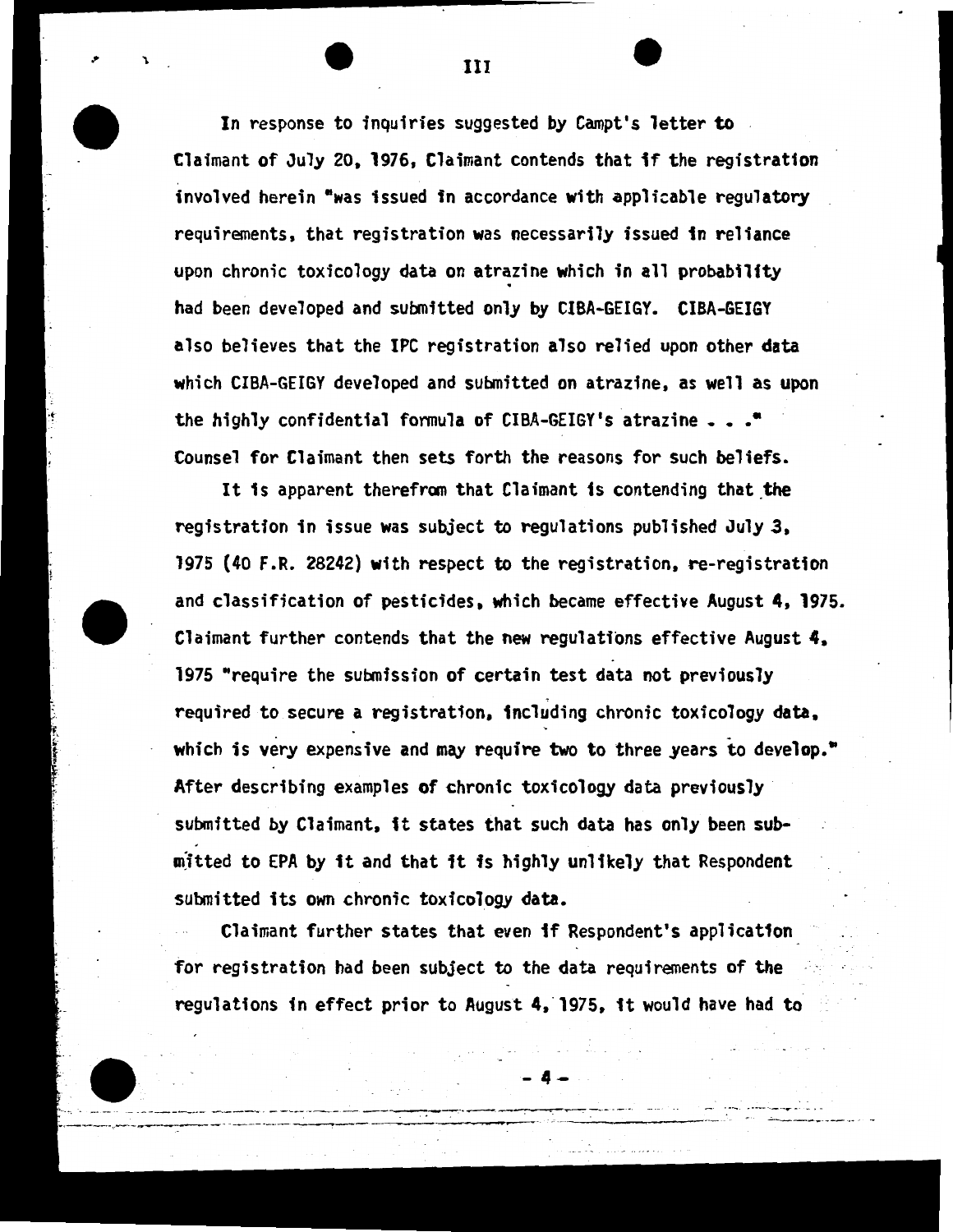rely on acute and subacute toxicology studies on atrazine, as well as fish and wildlife studies, which had been submitted to EPA only by the Claimant. Also, it is alleged that it would have been necessary to consider or compare the chemical composition of the technical atrazine produced by Claimant and Respondent, with special attention given to the nature and amount of the impurities contained in each product.

In a letter dated May 16, 1977, in response to Campt's May 2, 1977 memorandum counsel for Claimant, in effect, iterates his earlier position by stating that "although Mr. Campt's May 2nd letter does not indicate that chronic toxicology data was relied upon for IPC's registration, the agency's failure to require the submission of chronic toxicology data would have violated its own registration regulations. IPC's application was subject to these regulations, which had an effective date of August 4, 1975, since the record indicates that IPC resubmitted its application for registration on April 15, 1976, and that its acute toxicity data was received by the EPA on April 22, 1976. Therefore, the Administrator would have had to consider Ciba-Geigy's chronic toxicology data to lawfully issue the atrazine registration 1/ to  $IPC...$ "

We have set forth in some detail the major contentions of Claimant in order to place this controvery in proper perspective. Section  $3(c)(1)(D)$  of the act in effect at the time of the filing of Ciba-Geigy

We note in this connection that the data submitted April 22, 1976 constituted a resubmission of data previously sent by Respondent May 5, 1975, which data had apparently been misplaced by the Agency.

-5-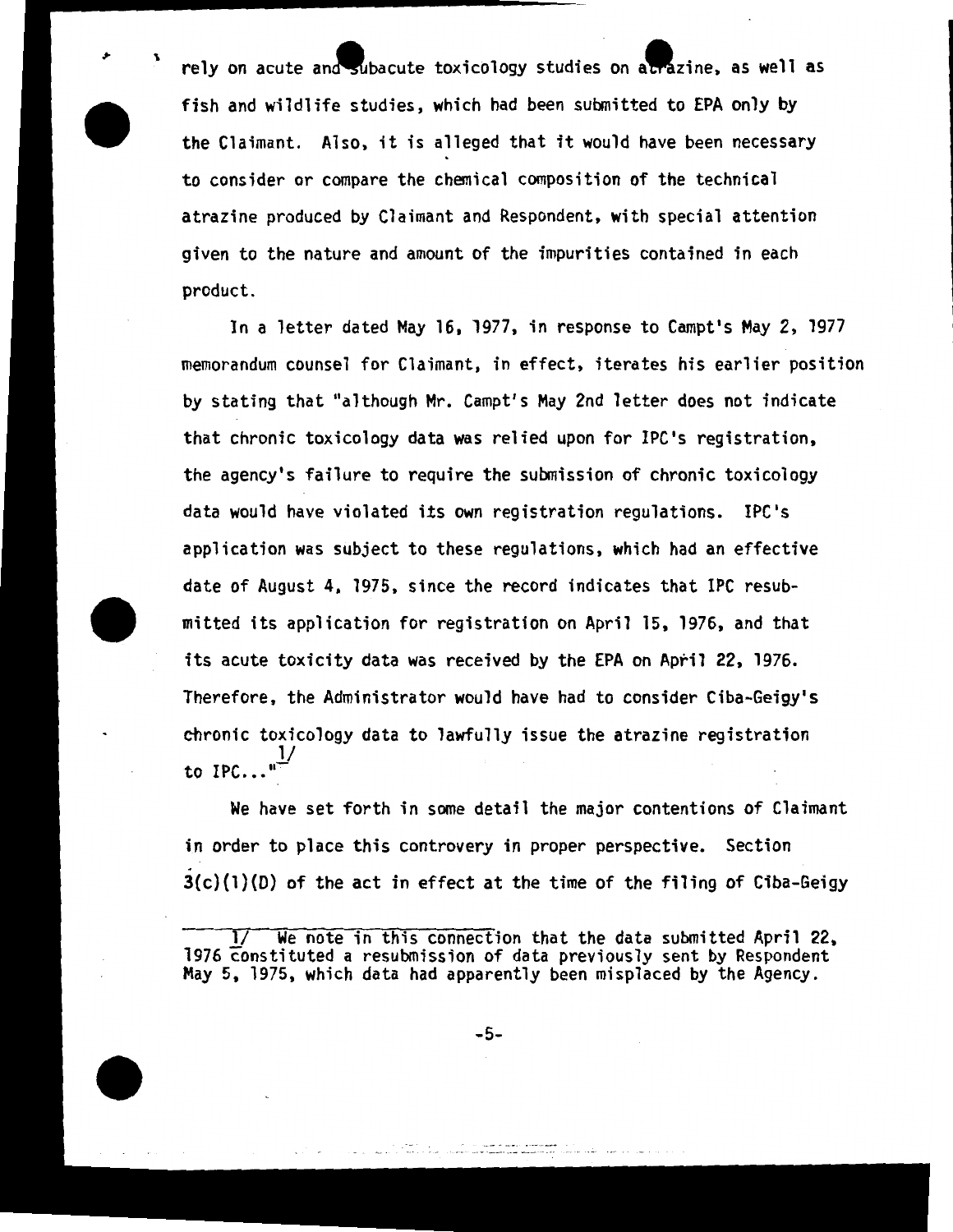Corporation's claim provided, in part, that "data submitted in support of an application shall not, without permission of the applicant, be considered by the Administrator in support of any other application for registration unless such other applicant shall have first offered to pay reasonable compensation for producing the test data to be relied upon. . . If the parties cannot agree on the amount and method of payment, the Administrator shall make such determination. . ." (Pub. l. No. 92-516, 86 Stat. 973.) The November 28, 1975 amendment to section  $3(c)(1)(D)$  merely reemphasized in this connection that this is a proceeding to determine the "compensation for producing the test data to be relied upon. . ." (Pub. L. No. 94-140, 89 Stat. 755).

> . .•

This then is a proceeding to fix the amount and method of payment for producing the test data to be relied upon. It is not a proceeding to determine what test data should have been relied upon or what test data was required to have been relied upon pursuant to the act and the regulations issued thereunder. Stated another way, this is not a . forum or proceeding to invalidate a registration that has been issued or to substitute our judgment as to the data to be relied upon in the issuance of a registration. Instead, it is our function and the limited scope of this proceeding to determine the compensable data of a claimant actually relied upon in the registration of a respondent's product and  $\mathcal{L}$ the reasonable compensation for producing such test data.

By reason of the foregoing, we are not to determine herein whether the regulations effective August 4, 1975 should have been applicable to the application in issue. It is clear that such regulations were

-6-

<sup>2/</sup> We need not now consider the legal effect of Respondent's contention that the Agency was without authorization to consider any of Claimant's data.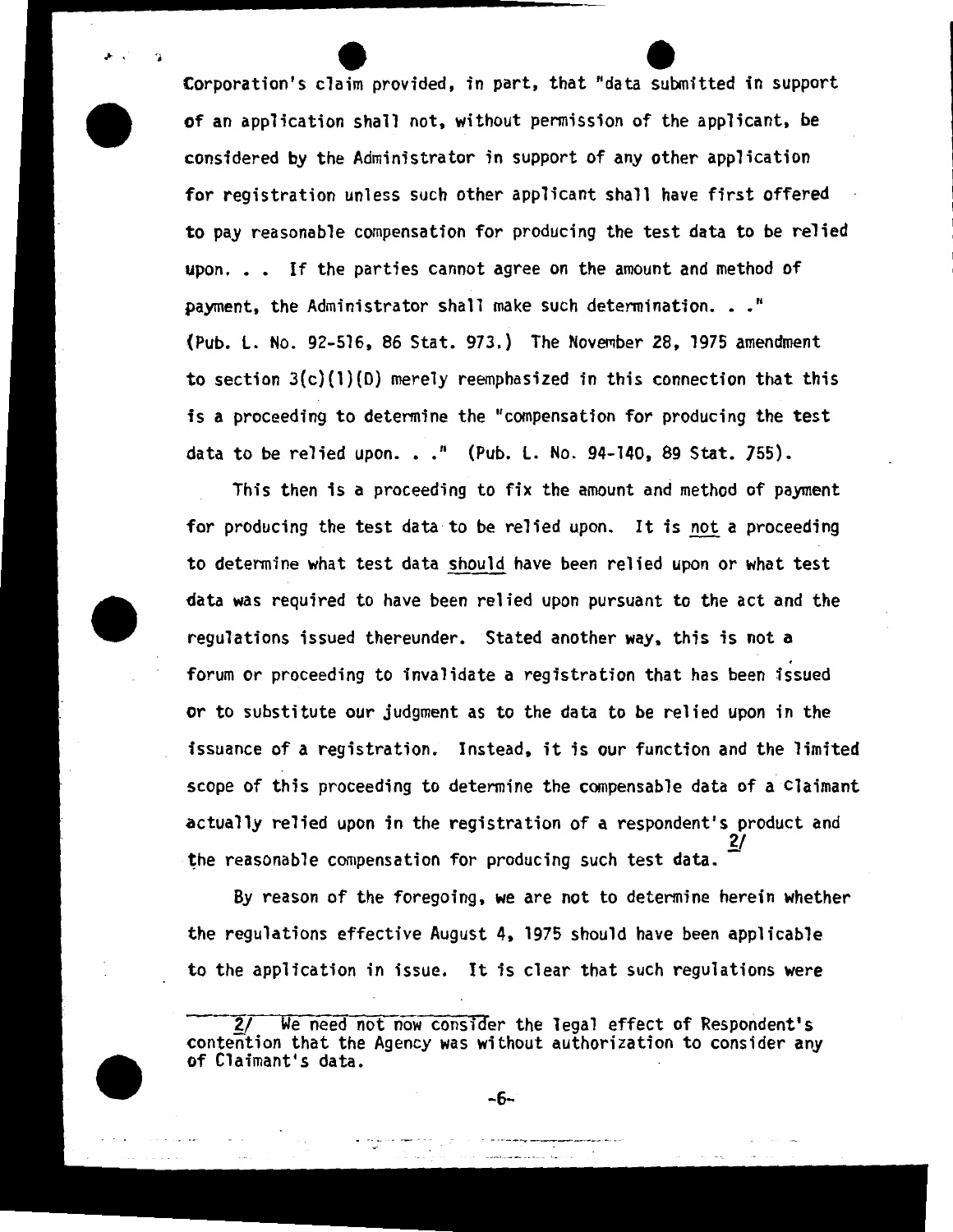not so applied. Nor are we involved herein with the question of whether the formula for, and the impurities contained in, the atrazine technical produced by Claimant were considered by the Administrator in registering Respondent's product. Claimant must look elsewhere for relief with respect to such considerations or claims.

~ f .•

This leads us not to the matters contained basically in the letters of Claimant's counsel dated March 14, 1977 and May 16, 1977, but to counsel's letter of June 20, 1977, and specifically to page 2 thereof. We hereby request that Mr. Campt, Acting Director, Registration Division, file by August 1, 1977 an explanation of the alleged inconsistency between his memorandum of May 2, 1977 and the Notice of Pesticide Registration dated July 19, 1976, wherein it is stated that some of the data listed in the May 2, 1977 memorandum "is being forwarded for review and the results will be made a part of the record for this product." Also, Mr. Campt is requested to comment on the allegation that a report on Acute Toxicity of Atrazine to Mudcrab was submitted on April 26, 1973 by Claimant "to support the registration of Atrazine Technical." Further, the record does not contain a copy of the September 2, 1976 letter of Robert Taylor, Product Manager, referred to by the parties and the Acting Director is requested <mark>t</mark>o supply such letter for the record.

It should now be stated, perhaps, that at this preliminary stage  $\mathcal{F}(\mathcal{A})$  . of the proceeding the record is devoid of any indication that any compensable data owned by Claimant was relied upon in the registration of Atrazine Technical produced by Respondent. In fact, Respondent specifically restricted from its data submission for registration

-7-